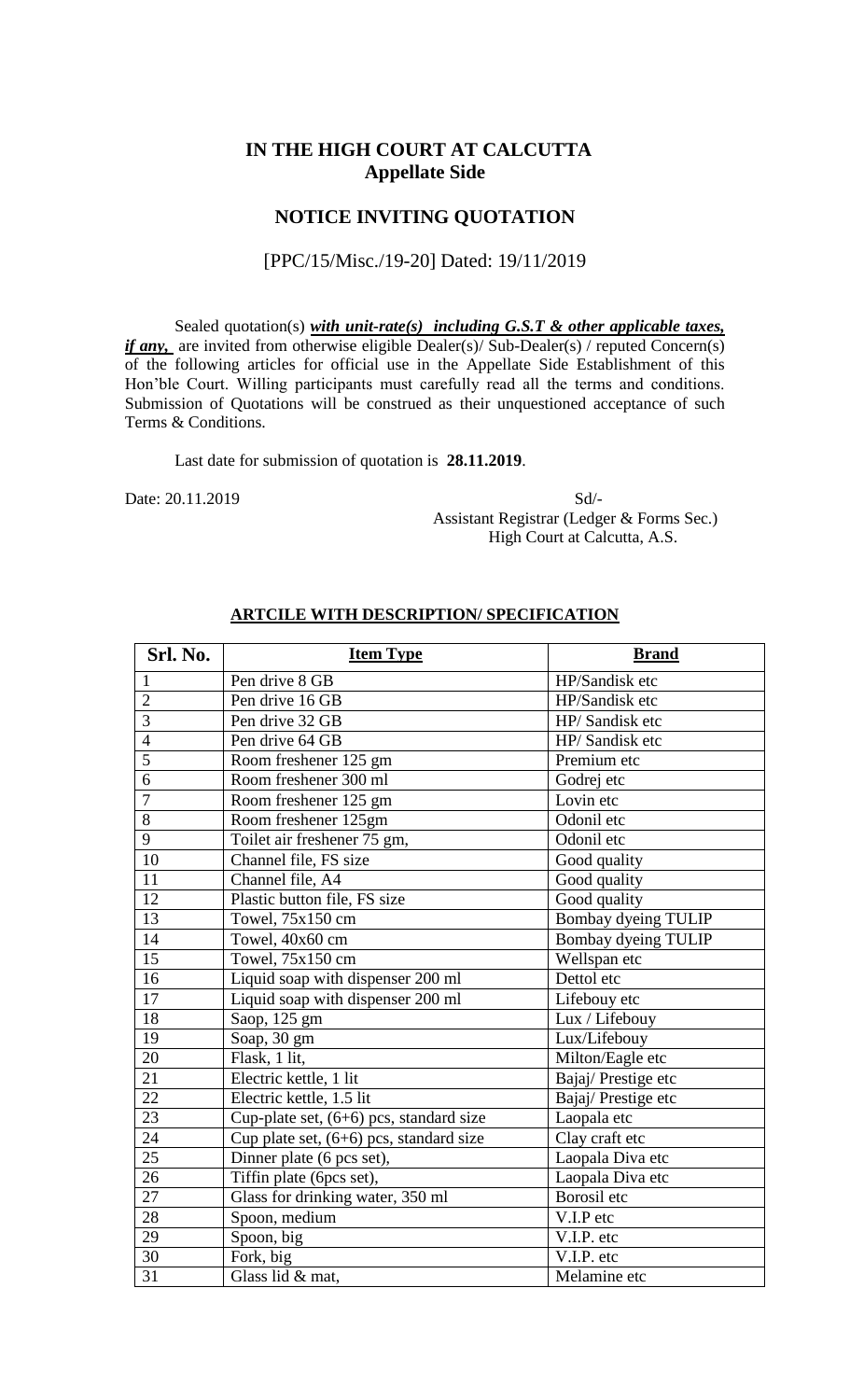| 32 | Floor cleaner 500 ml                     | Lizol/etc            |  |
|----|------------------------------------------|----------------------|--|
| 33 | Cleaning liquid 500 ml                   | Collin /etc          |  |
| 34 | Toilet cleaner 500 ml                    | Harpic /etc          |  |
| 35 | Dish wash 250 ml                         | Vim liquid etc       |  |
| 36 | Scorch brite                             | Good quality         |  |
| 37 | <b>Battery</b>                           | AA, Eveready / etc   |  |
| 38 | <b>Battery</b>                           | AAA, Eveready/etc    |  |
| 39 | Coat brush                               | Good quality         |  |
| 40 | Cloth duster, 3x3 ft,                    | Good quality         |  |
| 41 | Mosquito repellent machine with oil      | Good Knight/ All Out |  |
| 42 | Mosquito repellent oil, 45 ml            | Good knight/ All out |  |
| 43 | Mosquito/insect repellent oil,           | HIT 400 ml etc       |  |
| 44 | Wooden hanger                            | Good quality         |  |
| 45 | Jute ball                                | Good quality         |  |
| 46 | Lock & key 7 lever,                      | Godrej etc           |  |
| 47 | Lock & key, medium size                  | Good quality         |  |
| 48 | Naphthalene 200 gm pkt                   | <b>BCPL</b> etc      |  |
| 49 | Whit tape, 12 mm width $& 50$ meter long | Good quality         |  |
| 50 | Red tape, 12 mm width $& 50$ meter long  | Good quality         |  |
| 51 | Waste paper basket, 12" height, Taj/etc  | Good quality         |  |
| 52 | Water bottle, 1 lit plastic, Milton/ etc | Good quality         |  |
| 53 | Wall clock, Ajanta 397 etc               | Good quality         |  |

#### **N:B**: **Quotations will be opened on 29.11.2019 at 12.00 Noon and the participants are requested to be present at the mentioned time AND if anyone remain absent at the time of opening quotations and his quotation is accepted, he will be bound to supply the articles at the quoted rates.**

# **TERMS & CONDITIONS**

## **Supply**

Supply should be made within 3(three) working days from the date of receipt of work order.

#### **SUBMISSION OF QUOTATION:**

- a) Quotation must be submitted in the Office of the **Assistant Registrar VI** on or before **16-00 hours of 28.11.2019**. No quotation, even if complete, irrespective of whether hand delivered or sent by post etc., will be received after 16-00 hours of 28.11.2019.
- b) Quotation(s) **must be** accompanied with self-attested copies of/ Nos. (I) PAN, (II) GST Registration Certificate, (III) Trade License etc.
- c) Participant must clearly mention its Contact Address and Contact Numbers (Land line/ Mobile).
- d) Rate(s) may be quoted in the following format:

| <b>Srl</b> | <b>Item Type</b> | <b>Brand Offered</b> | Unit Rate including G.S.T.<br>(Rate per unit) |
|------------|------------------|----------------------|-----------------------------------------------|
|            |                  |                      |                                               |

# **PAYMENT**:

a) The concerned office shall make payment to the selected suppliers within 90 (ninety) working days from the date of supply subject to the availability of fund and approval.